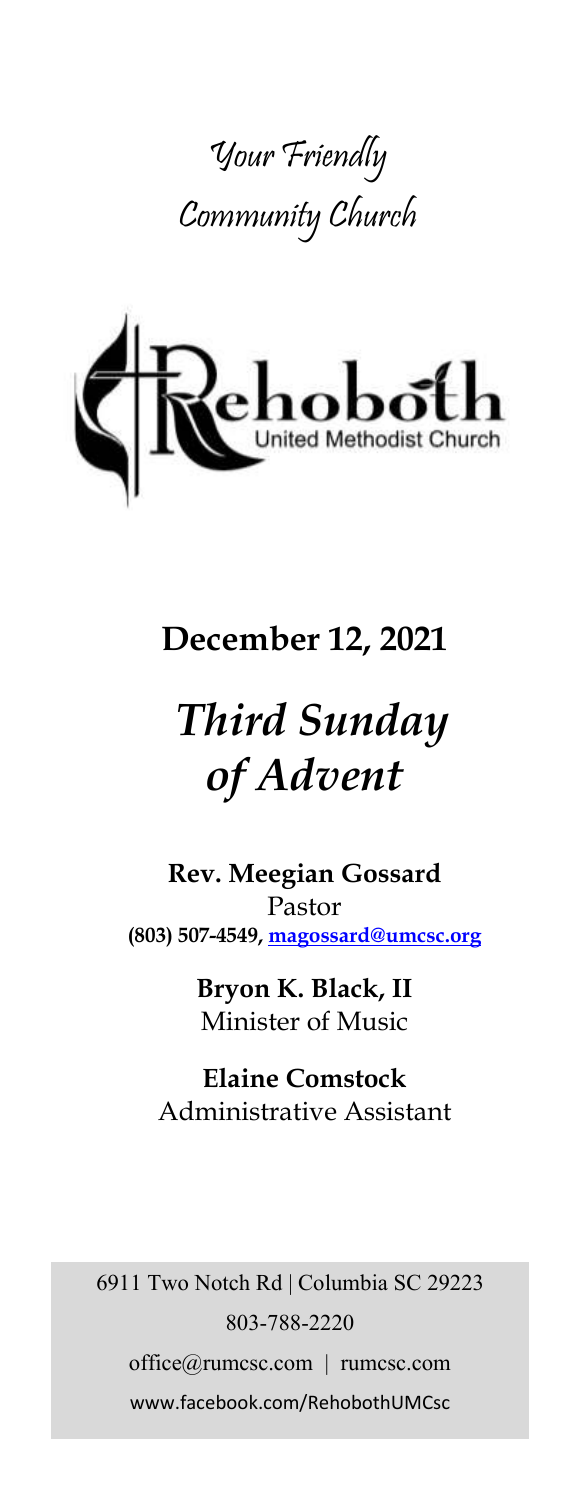#### **ORDER OF WORSHIP**

#### **PRELUDE** "I Wonder as I Wander"

#### **WELCOME**

**& ANNOUNCEMENTS** Karen Pratt

#### **\*CALL TO WORSHIP:**

Leader: A path to our God, **People: Winding through the ordinary,** Leader: Weaving through the busyness, **People: Overcoming roadblocks and detours.** Leader: A way to go home, **People: Leaving the past in the past,** Leader: Moving from darkness and exile, **People: Coming into the light.** Leader: Advent is a path to our God, **People: A way to come home,** Leader: A discovery of God's voice: **All: Rejoice, rejoice. God is with us!**

#### **\*HYMN FWS #2092**

#### "Like a Child"

#### **LIGHTING OF THE ADVENT WREATH** Vilma Cobb and Sherry Smoak

**HYMN FWS #2090**

"Light the Advent Candle (Advent Song)" (verses 1-3)

**FINANCE MOMENT** Sherry Smoak

#### **CHILDREN'S MOMENT** Pastor Meegian

**OLD TESTAMENT READING: OT #826** Zephaniah 3:14-20

#### **PASTORAL PRAYER**

#### **THE LORD'S PRAYER:**

**Our Father, Who art in Heaven, hallowed be Thy name, Thy kingdom come, Thy will be done, on Earth as it is in Heaven. Give us this day our daily bread and forgive us our trespasses as we forgive those who trespass against us. And lead us not into temptation but deliver us from evil, for Thine is the kingdom, and the power and the glory forever. Amen.** 

**OFFERING** (Ushers will come to you.)

**OFFERTORY ANTHEM** Bryon Black II "Advent Hymn"

**\*DOXOLOGY #95**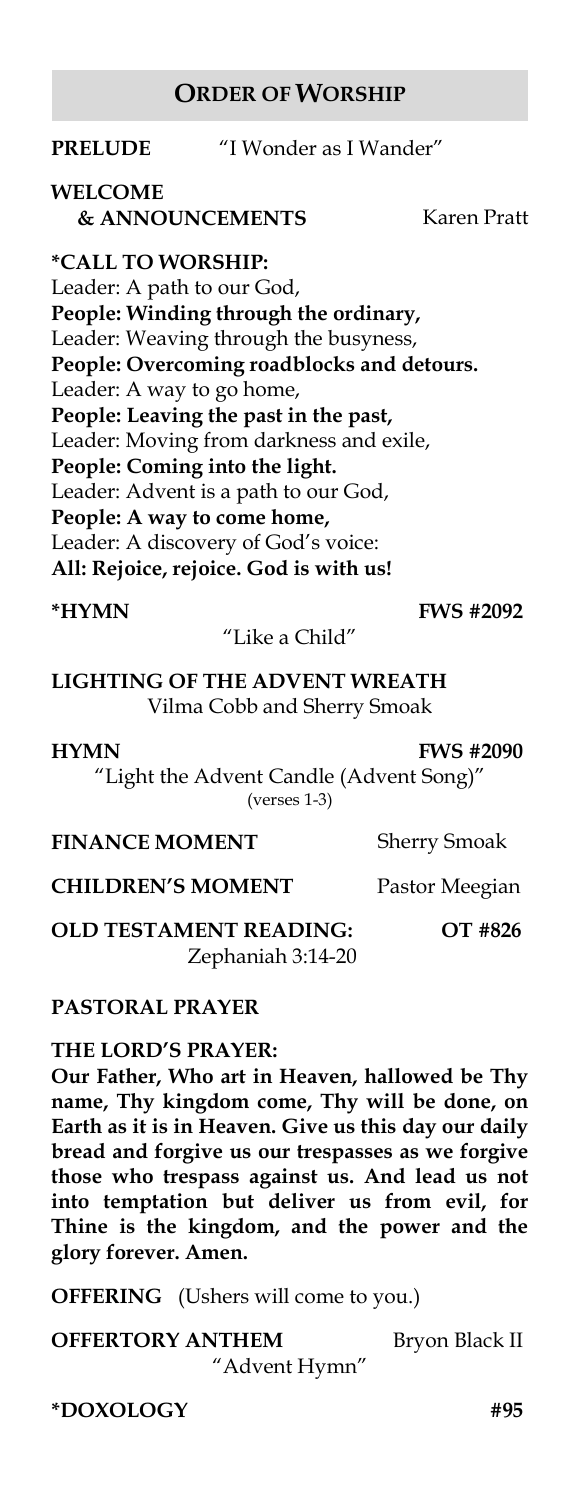**\*GOSPEL READING: NT #56**

Luke 3:7-18

#### **SERMON:** "The Joy of Home"

### **\*HYMN OF INVITATION #229**

"Infant Holy, Infant Lowly"

#### **INVITATION TO CHRISTIAN DISCIPLESHIP**

The altar is open for prayer. If you would like the pastor to pray with you, please so indicate. The doors of our church are open if anyone wants to join by profession of faith or by transfer.

#### **\*BENEDICTION**

#### AMEN RESPONSE #898

**POSTLUDE** "Advent Hymn" *\*Please stand as you are able.*

#### **WELCOME GUESTS**

We welcome you this morning to Rehoboth UMC as we celebrate this beautiful Advent. If you are visiting, please complete a visitor's card located in your pew and place it in the offering plate.

----------------------------------

A big thank you to Pastor Meegian for hosting the Christmas drop-in yesterday at the parsonage. The food was delicious, and a fun time was had by all!

Thank you to everyone who participated in the "Families Helping Families" Giving Tree this year. The gifts will be delivered this week, and they will be a blessing for this special family.

You're invited to attend a concert, "Christmas at Shandon," at Shandon Baptist Church on Forest Drive today at 4 pm and 7pm. Free admission.

The Women of Rehoboth will be having a Christmas Gathering on Tuesday, December 14, from 6-8 pm at the home of Janice Petty. Please bring \$5 for Epworth Children's Home and an appetizer to share. Please contact the church office if you need transportation.

The UMM will provide a Christmas luncheon next Sunday, December 19, after the worship service. If you're able, please bring your favorite dessert.

Please plan to join us on Friday, December 24, for a meaningful and beautiful Christmas Eve service. It will begin at 5 pm.